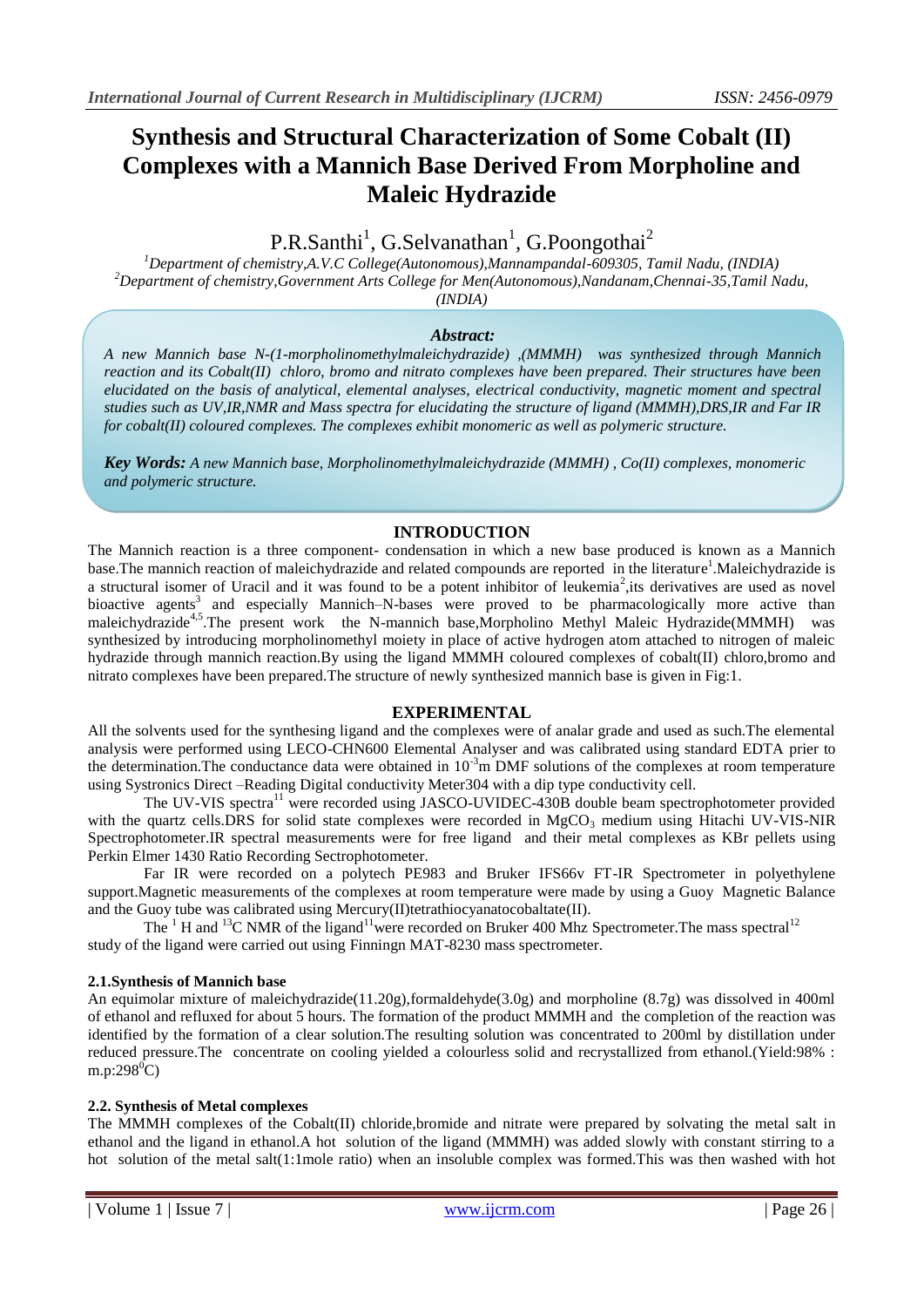ethanol to remove the unreacted metal and ligand.The precipitated complexes were filtered ,washed with ethanol and dried in vacuo.

#### **RESULTS AND DISCUSSION**

Analytical and conductance data of the complexes is given Table.1 which indicate the stoichiometry of the complex as  $MX_2.MMMH.2H_2O,$  where  $M = Co<sup>H</sup>$  and  $X = Cl, Br$  and  $NO_3$  except for chloro and bromo complex of cobalt(II). The stoichiometry of the cobalt(II) chloro and bromo complexes are CoCl<sub>2</sub>.MMMH and CoBr<sub>2</sub>.MMMH.The molar conductance values  $(\wedge M)$  exhibited that all the complexes are non-electrolytes<sup>6,12</sup>.

#### **3.1.IR and Far IR Spectra7,8,11**

The IR spectra of cobalt (II) chloro,bromo and Nitrato complexes complexes are given in Table.2.(Figures:2,3,4).The appearance of very broad band in the region  $3040$ -3600 cm<sup>-1</sup> for cobalt (II) nitrato complex indicate the presence of coordinated water molecules.The chloro and nitrato complexes experience negative shifts in δOH and νCNC when compared with those of free ligand frequencies.In cobalt (II) bromo complex the δOH and νC=O are lowered from 1711 to 1660 and 1612 to 1547 when compared to free ligand. Three new strong bands appear at 1270  $(v_5)$ , 1201 $(v_1)$  and  $1126(v<sub>2</sub>)cm<sup>-1</sup>$  in cobalt nitrato complex, which point to the unidatebehavior of nitrato group.

In far IR the absorptions around 382 and 327 are assigned to νCo-o and νCo-N respectively.The additional bands at 273 and 244 cm<sup>-1</sup> for cobalt(II) chloro and bromo complexes are due to  $vCo-Cl$  and  $vCo-Br$ . The far IR cobalt complexes are shown in Figures-5,6.

## **3.2.Electronic absorption spectra9,10,12**

The diffuse reflectance spectra of cobalt(II) chloro,bromo and nitrato complexes were recorded to cover the range of 200-2000nm.The absorption bands are listed in Table.3. and the ligand field parameters of cobalt (II) complexes are given in Table.4.

The cobalt(II) nitrato complex recorded three bands at  $7513(v_1)cm^{-1}$ , 16694(v<sub>2</sub>) and 19120(v<sub>3</sub>) cm<sup>-1</sup> respectively.The cobalt(II) nitrato complex has three spin allowed transitions are characteristic of octahedral environment around cobalt(II) ion.

The cobalt(II) chloro complex exhibits two absorption bands 8695 cm<sup>-1</sup>( $v_2$ ) and 14999( $v_3$ ) cm<sup>-1</sup>. They are assigned (v<sub>2</sub>) <sup>4</sup>T<sub>1</sub>(F)  $\leftarrow$ <sup>4</sup>A<sub>2</sub>, (v<sub>3</sub>) <sup>4</sup>T<sub>1</sub>(P)  $\leftarrow$ <sup>4</sup>A<sub>2</sub> transitions respectively. These transitions are characteristic of cobalt ion in a tetrahedral environment. For a cobalt (II) ion in a tetrahedral environment the  $(v_1)$  band is not usually observed as it lies in the near IR region.

The cobalt (II) bromo complex also exhibits two bands 6939 and 16260 cm-1.The first band certainly cannot be assigned to  $v_1$  transition because the resulting (Dq)Td will be too high for a Td geometry. Therefore, the possible assignment is  $v_2$ , so that (Dq) Td=386cm<sup>-1</sup>. Taking the transition at 16260cm<sup>-1</sup> as  $v_3$ , we arrive at B=775cm<sup>-1</sup> since Bo=971cm<sup>-1</sup>. We have  $\beta$  =0.79 and the percentage of  $\beta$  = 14. The ratio  $v_3/v_2$  was determined using the Tanabe-Sugano diagram to get the information regarding  $v_1$ . The results of the calculation indicate that the transition energy for " $v_1$ " lies in the near IR region and cannot be easily located because of vibrational effects.

The magnetic moment value for the cobalt(II) nitrato complex point to a six coordinate geometry, whereas in the case of cobalt(II) chloro and bromo the  $\mu$  eff value supports a four coordinate geometry. On the basis of analytical and spectral data the MMMH complexes of  $Co<sup>H</sup>$  has been assigned tentatively the monomeric structures for  $CoCl<sub>2</sub>$ MMMH,  $Co(NO<sub>3</sub>)<sub>2</sub>$ MMMH.2H<sub>2</sub>O and polymeric structure for  $CoBr<sub>2</sub>$ MMMH. The structures are shown in Figs:7,8,9.

#### **CONCLUSION**

A new Mannich base N-(morpholinomethylmaleichydrazide) and its cobalt (II) chloro,bromo and nitrato complexes have been synthesized and characterized by analytical and spectral study.It is concluded from the study that the chloro and nitrato complexes are monomer and cobalt(II) bromo complex has a polymeric structure.

| Table:1 Analytical and conductance data of cobalt (II) complexes of MMMH |                      |                        |                        |                           |                     |     |
|--------------------------------------------------------------------------|----------------------|------------------------|------------------------|---------------------------|---------------------|-----|
| Compound                                                                 |                      | $\wedge$ M*            |                        |                           |                     |     |
|                                                                          | Carbon<br>Obs (cal.) | Hydrogen<br>Obs (cal.) | Nitrogen<br>Obs (cal.) | <b>Metal</b><br>Obs(cal.) | Anion<br>Obs (cal.) |     |
| CoCl <sub>2</sub> .MMMH                                                  | 31.43<br>(31.68)     | 3.62<br>(3.81)         | 12.08<br>(12.32)       | 16.98<br>(17.29)          | 20.04<br>(20.82)    | 8.3 |

# **Tables and Figures**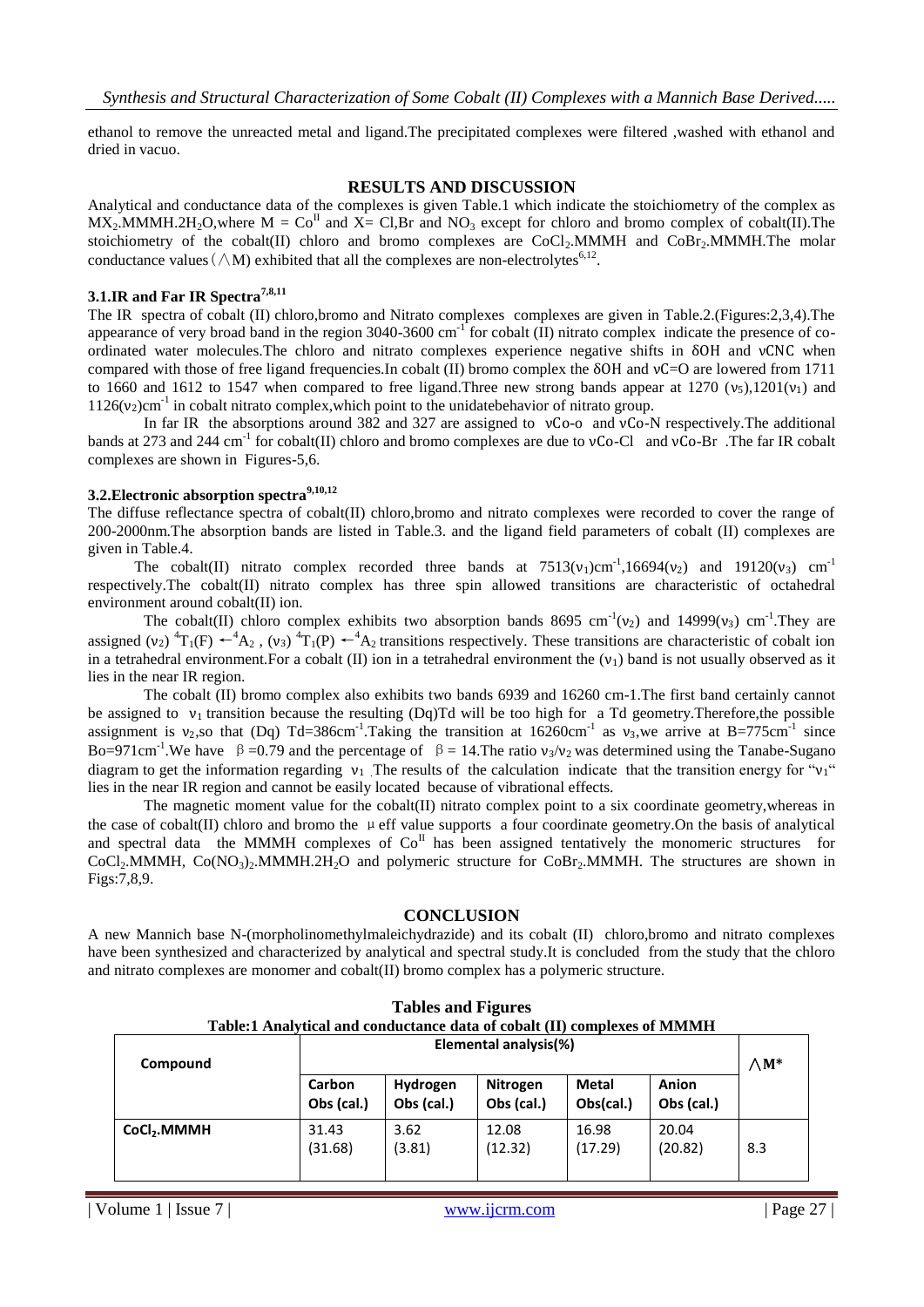*Synthesis and Structural Characterization of Some Cobalt (II) Complexes with a Mannich Base Derived.....*

| CoBr <sub>2</sub> .MMMH            | 25.19<br>(25.13) | 2.36<br>(3.03) | 9.15<br>(9.77) | 14.05<br>(13.71) | 36.94<br>(37.18) | 6.7 |
|------------------------------------|------------------|----------------|----------------|------------------|------------------|-----|
| $Co(NO3)2$ .MMMH.2H <sub>2</sub> O | 24.58<br>(25.12) | 2.93<br>(3.02) | 9.68<br>(9.77) | 14.15<br>(13.71) | -<br>(28.84)     | 9.0 |

## **Table:2 Important IR absorption bands(cm-1 ) of MMMH complexes of cobalt(II)**

| Compound            | $v_{\text{OH}}$ | У СН | V CO | $^{0}$ OH | V CNC |
|---------------------|-----------------|------|------|-----------|-------|
| <b>MMMH</b>         | 3021            | 2956 | 1711 | 1612      | 1109  |
| CoCl2.MMMH          | 3066            | 2959 | 1663 | 1550      | 1002  |
| CoBr2.MMMH          | 3024            | 2958 | 1660 | 1547      | 1006  |
| $Co(NO3)2.MMMH.H2O$ | 3680-3040       | 2960 | 1661 | 1547      | 1005  |

#### **Table: 3.Colour,electronic spectral bands,transitionassignments,metal environment and magnetic moment values of cobalt(II) complexes of MMMH**

| <b>Complex</b>     | Colour<br>$\mu$ eff)BM | Environment | <b>Absorption</b><br>$maxima(cm-1)$ | <b>Transition</b><br>assignment                  |
|--------------------|------------------------|-------------|-------------------------------------|--------------------------------------------------|
| CoCl2.MMMH         | Blue                   | 10,2Cl,1N   | 8695                                | ${}^{4}T_{1}(F) \leftarrow {}^{4}A_{2}$          |
|                    | (4.15)                 |             | 14999                               | ${}^{4}T_{1}(P) \leftarrow {}^{4}A_{2}$          |
| CoBr2.MMMH         | Blue                   | 20,Br       | 3855                                |                                                  |
|                    | (4.05)                 |             | 6939                                | $T_1(F) \leftarrow A_2$                          |
|                    |                        |             | 16260                               | ${}^{4}T_{1}(P)$ $\leftarrow {}^{4}A_{2}$        |
| Co(NO3)2.MMMH.2H2O | Pink                   | 50,1N       | 7513                                | ${}^{4}T_{2}g(F)$ $\leftarrow$ ${}^{4}T_{1}g(F)$ |
|                    | (5.38)                 |             | 16,694                              | ${}^{4}A_{2}g(F) \leftarrow {}^{4}T_{1}g(F)$     |
|                    |                        |             | 19,120                              | ${}^{4}T_{1}g(P) \leftarrow {}^{4}T_{1}g(F)$     |

# **Table:4.Ligand field parameters of CoIIComplexes of MMMH**

| Parameter                          | $\mathbf{\sigma}$<br>CoCl <sub>2</sub> .MMMH | CoBr <sub>2</sub> .MMMH | $Co(NO3)2$ .MMMH.2H <sub>2</sub> O |
|------------------------------------|----------------------------------------------|-------------------------|------------------------------------|
| $v_3/v_2$                          | 1.725                                        | 2.343                   | 1.145                              |
| $v_2/v_1$                          | 1.800                                        | 1.800                   | 2.222                              |
| $v_3/v_1$                          | 3.105                                        | 4.218                   | 2.545                              |
| $v_3/B$                            | 24.428                                       | 20.98                   | 21.60                              |
| $\overline{B}$ (cm <sup>-1</sup> ) | 614                                          | 775                     | 885                                |
| $Dq$ (cm <sup>-1</sup>             | 483                                          | 386                     | 939                                |
| Dq/B                               | 0.786                                        | 0.49                    | 1.06                               |
| B                                  | 0.63                                         | 0.79                    | 0.91                               |
| LFSEcal mol <sup>-1</sup>          | 16.56                                        | 13.23                   | 32.19                              |

**MMMH-Morpholinomethylmaleichydrazide, Free ion value for CoII=971cm-1 , LFSE=12Dq; 1Kcal/mol=350cm-1**

**Fig:1 Structure of Synthesised Mannich base MMMH**



 $\overline{\phantom{0}}$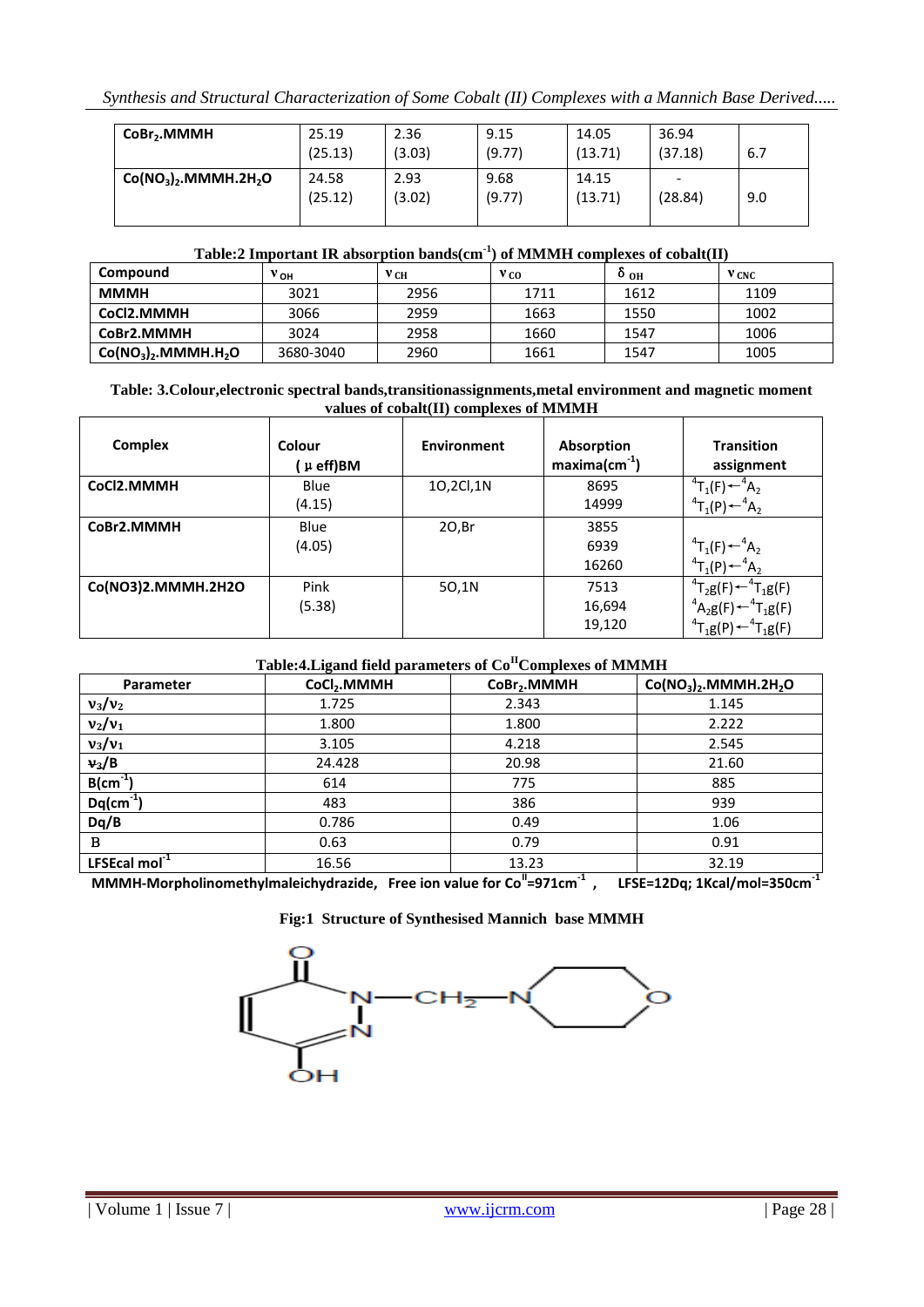

**Fig:5 Far IR Spectrum of CoCl2.MMMH**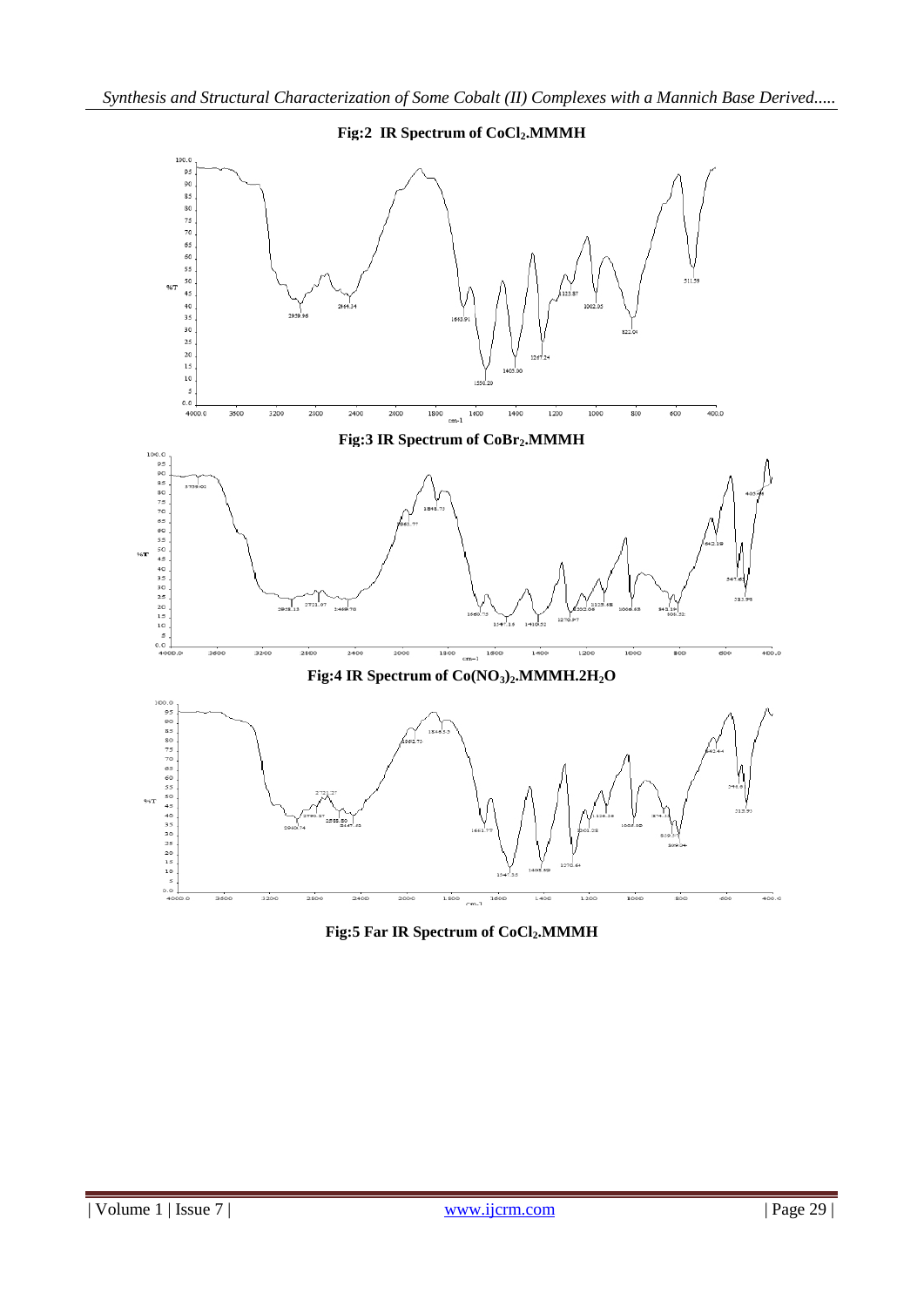